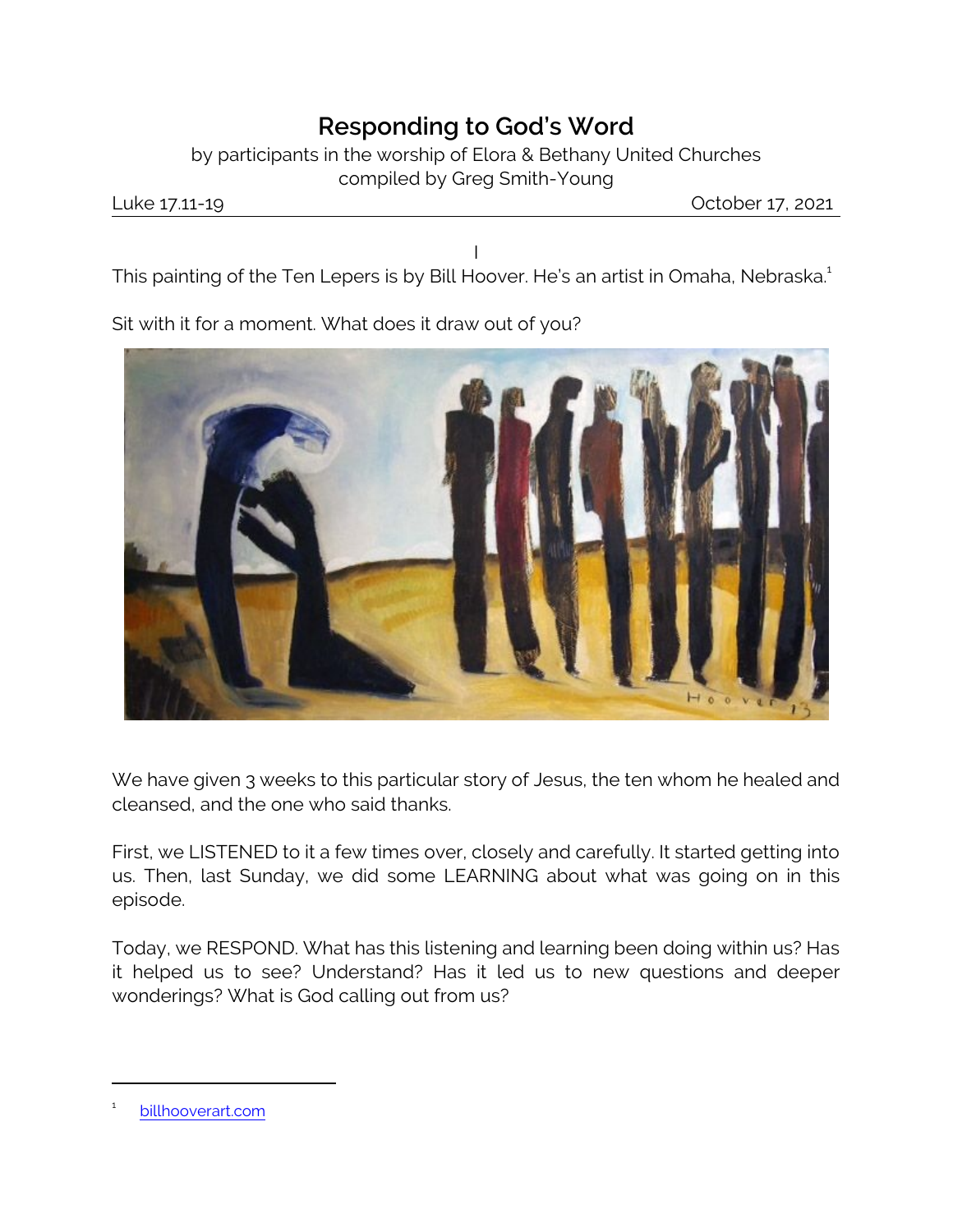I invited you to share. Here is what some of you offered up. (Shared, of course, with their permission.) After each, we'll say thanks.

First, One: For Bill Hoover's response,

and for all the wisdom you give through Scripture and the Spirit,

**All: we thank You, O God.** 

II

Lesley Weaver offers this:<sup>2</sup>

*I'm finding this a new way to learn an old story.* 

*The thing that has spoken to me most is that the man who expressed his thanks to Jesus was a Samaritan. In our society today, we hear of racial slurs and microaggressions toward those who are not white or Christian.* 

*What I've noticed more and more is those who are new to this country who are giving back, like saying thank you, or Sikh men dancing in joy, or others are running food banks for neighbours.* 

*The more I focus on this part of the scripture, the more open my mind becomes to what is happening around me. I've been paying attention to the thanks being given by "Samaritans."* 

One: For Lesley's response, and for all the wisdom you give through Scripture and the Spirit,

## **All: we thank You, O God.**

IV

An offering from Christine Moser:

*Here I go, After hearing the story again this past weekend, my immediate reaction was I am currently feeling like I have leprosy (oozing with illness and infection) and have been ostracized from being a helpful part of the community with what I can offer due to my vaccination status.* 

*I am still the same loving, caring person I was before the pandemic but somehow I have been labelled as something other than that. I have not changed. I'm human,*

<sup>2</sup> I've lightly edited people's submissions for readability.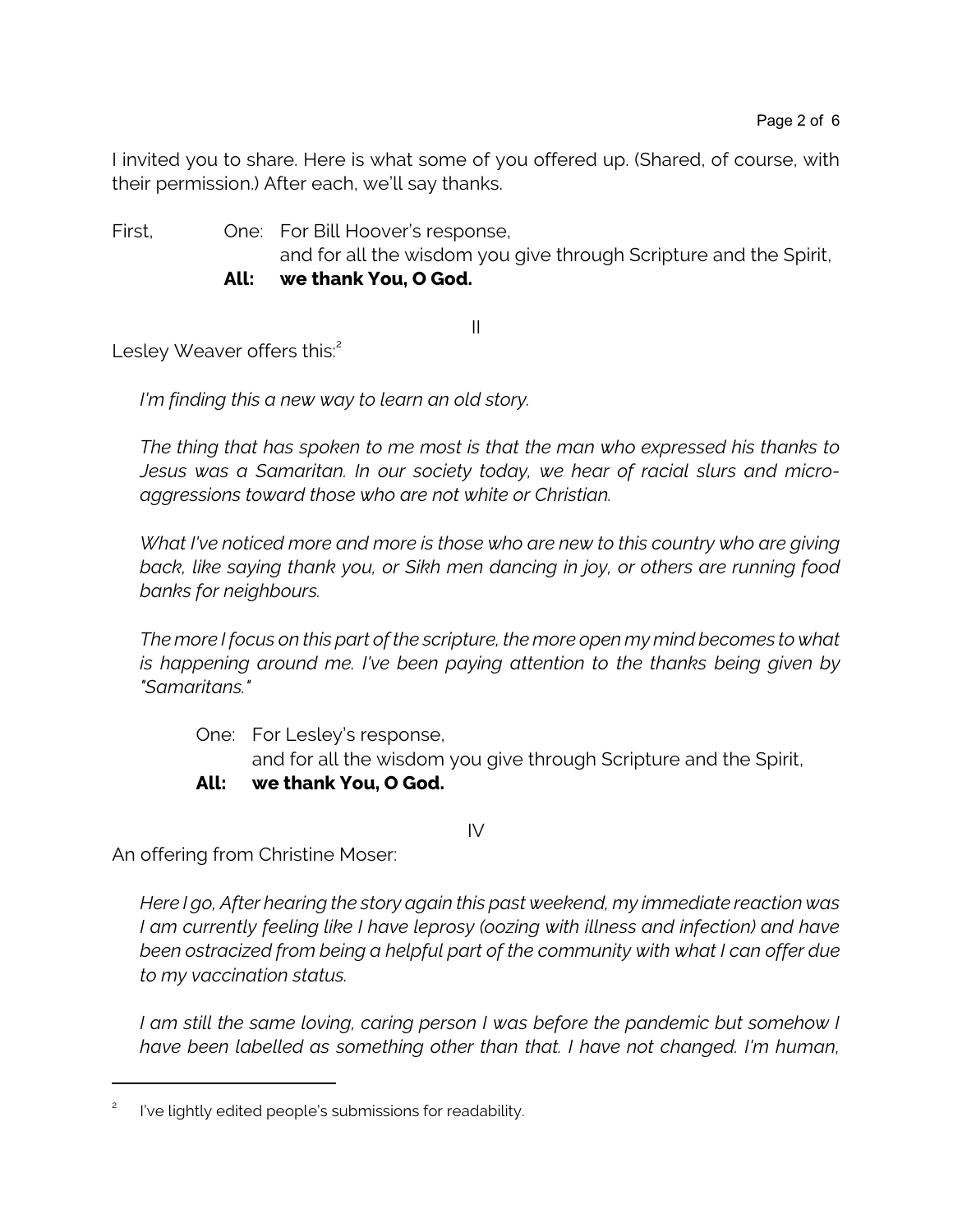*wanting to be loved and appreciated like everyone else. Anger and sadness set in.* 

*Then came Tuesday this week where I met an older gentleman outside at a local coffee shop. Instant connection. I felt calm and my loving self shined through. He had just recently lost his wife and she sounded like the person I am and want to still be: loving, caring, giving, sharing, offering my support.* 

*Thank you for listening and I hope this has not offended anyone. Feels good to get my feelings on paper and not stuck inside. Many blessings to everyone this morning.* 

- One: For Christine's response, and for all the wisdom you give through Scripture and the Spirit,
- **All: we thank You, O God.**

## V

This is Amy Weaver's response:

*Through this past one and half years, I know that God has walked beside me and my family. It has been so hard. There have been incredibly low moments. We were all broken, more than once, and we all worked together to piece us back together. Every Sunday we worshipped together on Zoom and it lifted us up to carry on. Jesus' love was there every step, even when it felt like we were empty and couldn't go on.* 

*His love was running after us. He never left our sides. He never left your side.* 

*The lyrics of a chorus stand out to me and I have listened and sang these words many times over:*

> *All my life you have been faithful, all my life you have been so, so good. In every breath that I am able, I will sing of the goodness of God.*

*God didn't leave the men in the scripture. He didn't leave me or my family. He didn't leave you. God is here, and even when I don't reach out to Him, He is there, running after me. Thanks be to God.* 

One: For Amy's response,

and for all the wisdom you give through Scripture and the Spirit,

**All: we thank You, O God.**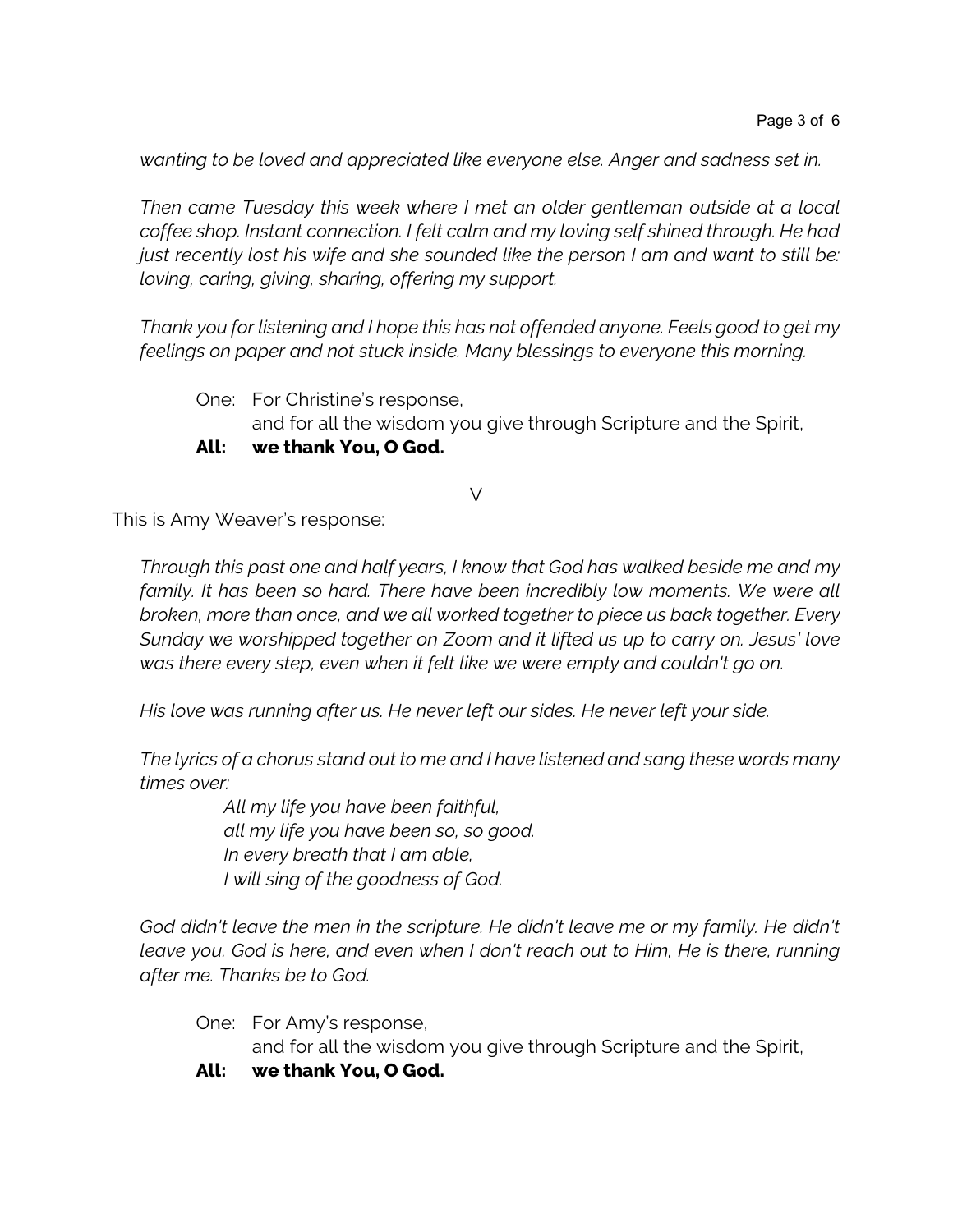VI,

Listen to what Roz Burt offers us this morning:

*First a childhood reminiscence: My dad would visit country Methodist churches when they were fundraising for 'foreign missions' and I would go along to provide the coat hanger for the costumes and artifacts, activities, etc. supplied by Methodist Mission House in London.*

*Since that time I have carried with me an intense awareness of, and sadness for those who suffer from either blindness or leprosy. So those are the appeals that I still hear the loudest.*

*Now for the 10 lepers: I have to put in a good word for the 9! They were doing what they were told to do, and were being obedient to the law. Luke doesn't tell us enough about how far they had gone before 1 returned – and anyway that person was, presumably, going in a different direction to the 9, as that person would be declared 'clean' not from the temple in Jerusalem, but from a Samaritan priest, surely.*

*In their common suffering and isolation the 10 were held together as 'community.' But with the promise of healing, the old feuds that held them apart became more significant again.*

*As we move forward with life with covid-19, we run the risk of changing too. Our 'community' became smaller, closer and more selective. But as things widen again is there a risk that old 'feuds' (racism, intolerance, etc.) will become even more evident?* 

*This has been a hot topic for conversation in our home this week. The more we have talked about this, the more we see as 'missing' from the story, but feel that the purpose is to encourage tolerance and understanding for those who come from different cultures and have different beliefs.*

One: For Roz's response,

and for all the wisdom you give through Scripture and the Spirit,

## **All: we thank You, O God.**

VII

And from across the dining room table, Richard Burt's response:

*I have struggled with this passage! The very challenge of letting it percolate, drawing out the full flavor, has worked too well!*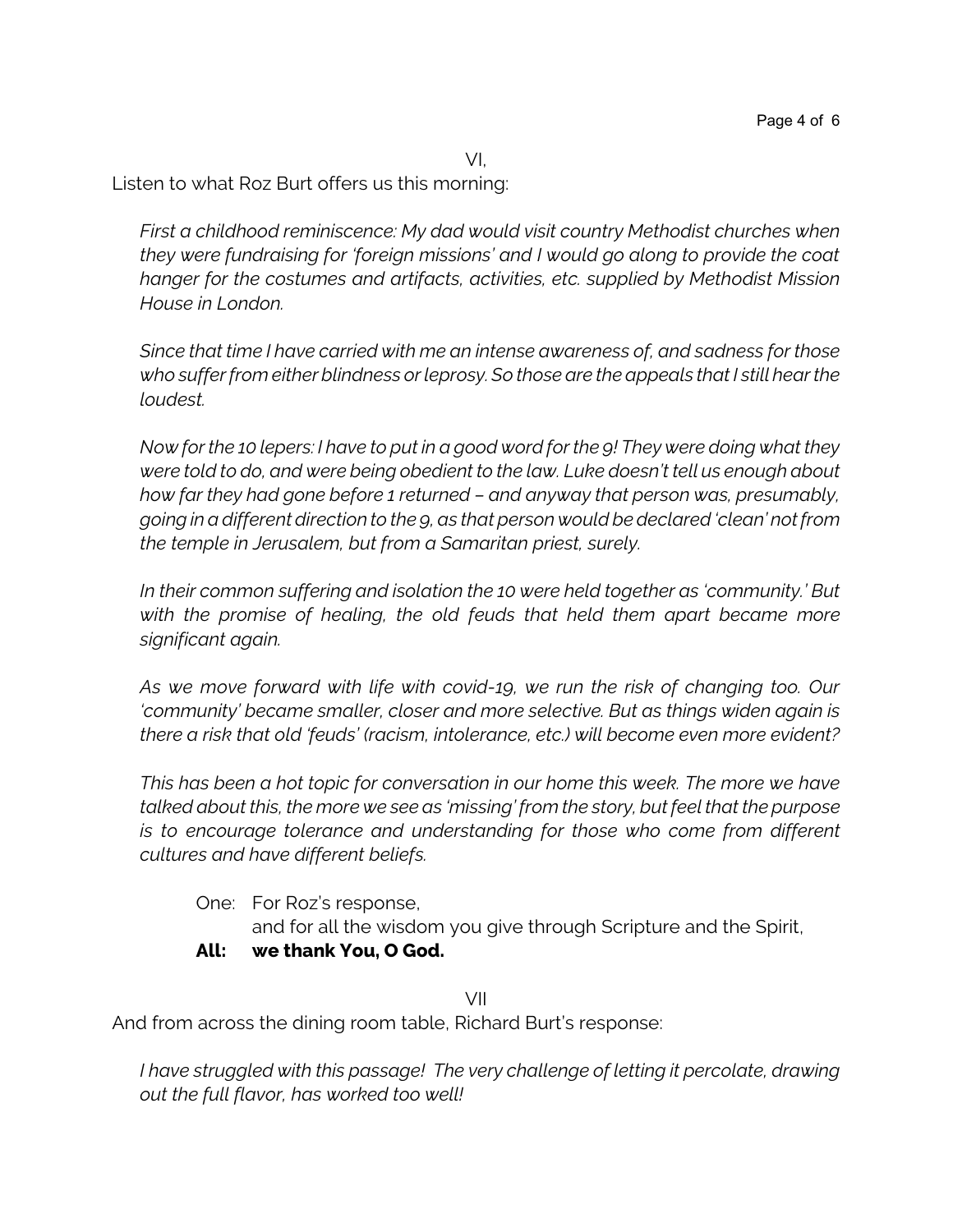*Luke gives us two clear pointers to the depth of meaning – that 'even a Samaritan' can be an example to a Jew, and that a man's faith is more important than his race. But did the 9 get a bit of bad PR here? All 10 headed off as lepers trusting that by the time they reached their respective priests they would be clean: THAT is a leap of faith in itself.* 

*Did the Samaritan suddenly realise that he would no longer be welcome with the other 9 once they were all clean? Were the 9 making their intolerance for this 'foreigner' apparent, so soon after being simply fellow sufferers?*

*Does this passage have modern relevance? Certainly! COVIDis not Leprosy. But it has made us keep our distance, just like the lepers had to. Conversely, the threat of the illness drew us all closer together 'virtually' and spiritually such that our differences became less important. We have to be careful that these differences — racial, vaxed/not-vaxed (horrible wording!) among others, don't rear their ugly heads as intolerance once again.*

*Hard to put this into words but would it be reasonable to feel Jesus was disappointed with the seeming lack of gratitude from the 9. Understandable – it's so easy to forget to say thanks!* 

One: For Richard's response,

and for all the wisdom you give through Scripture and the Spirit,

**All: we thank You, O God.** 

VIII

Now, Arlene Callaghan's offering:

*Lately there have been several reasons for me to be thankful, some of which are: onsite care and monitoring, and proximity to the hospital and Trailside Clinic. In my life I have been led to paths that afforded the care and protection needed, particularly as I have spent 30 years living singly. God speaks in mysterious ways, and I feel led. Just when the need was greatest, care of several types have been available close by. Supportive friends are such a valuable part of life, also friends who know God and respond to a need.* 

One: For Arlene's response, and for all the wisdom you give through Scripture and the Spirit,

**All: we thank You, O God.**